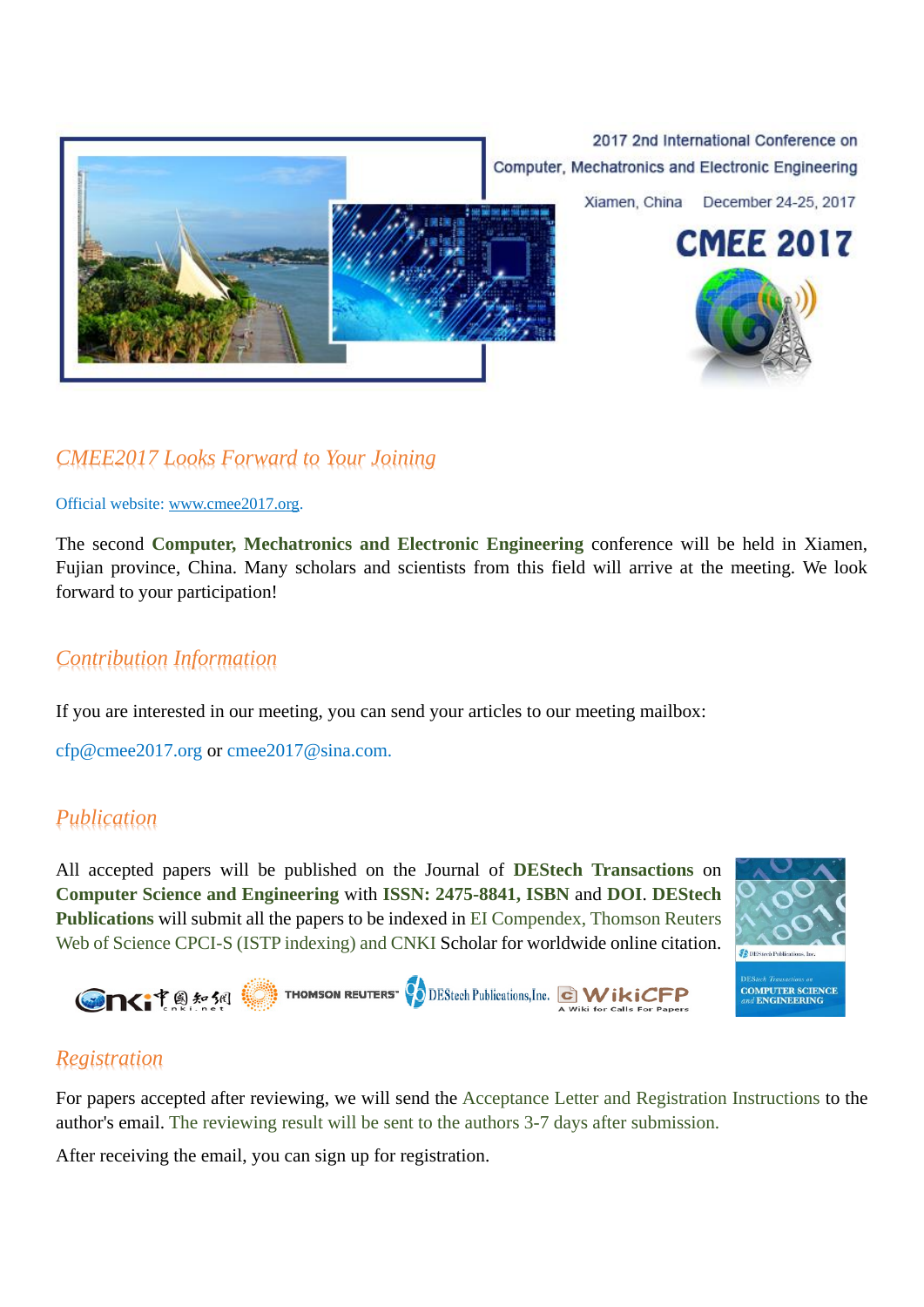# *First Session Information*

The first session of CMEE international conference was held in Xiamen on 20-21 November 2016, and the conference has been successfully indexed by CPCI-S.

The successful holding of the first session has accumulated experience for the second one, and it is believed that the second session will be better!

# *Call for Topics*

The conference call for topics are (including but not limited to)

| Computer                                   | Mechatronics                           | <b>Electronic Engineering</b>                      |
|--------------------------------------------|----------------------------------------|----------------------------------------------------|
| Service Management                         | <b>Mechanical Power</b><br>Engineering | Vehicle Dynamic<br>Performance Simulation          |
| Deployment                                 | Precision Mechanics &<br>Mechatronics  | Industrial Automation and<br><b>Control System</b> |
| Mobile Internet Services<br>in Calculation | <b>Service Computing</b><br>Education  | Computer-aided<br>Geometric Design &<br>Simulation |
| <b>Computer Engineering</b>                | Quality & Reliability<br>Engineering   | Information and<br>Communication<br>Engineering    |

Other related topics can also be contributed.

## *Important Dates*

Submission deadline: October 9<sup>th</sup>, 2017 Registration deadline: October 18th, 2017 Conference start time: December 24<sup>th</sup>, 2017

## *Conference Schedule*

The schedule for the day of the meeting is as follows:

December 24, 2017: The first day of the meeting is mainly for registration.

December 25, 2017: The second day of the meeting. At the beginning of the meeting, the opening ceremony will be held. Then the Keynote Speaker will give the first speech. After the speech, the main agenda of the day is that the author communicate with each other through oral presentations.